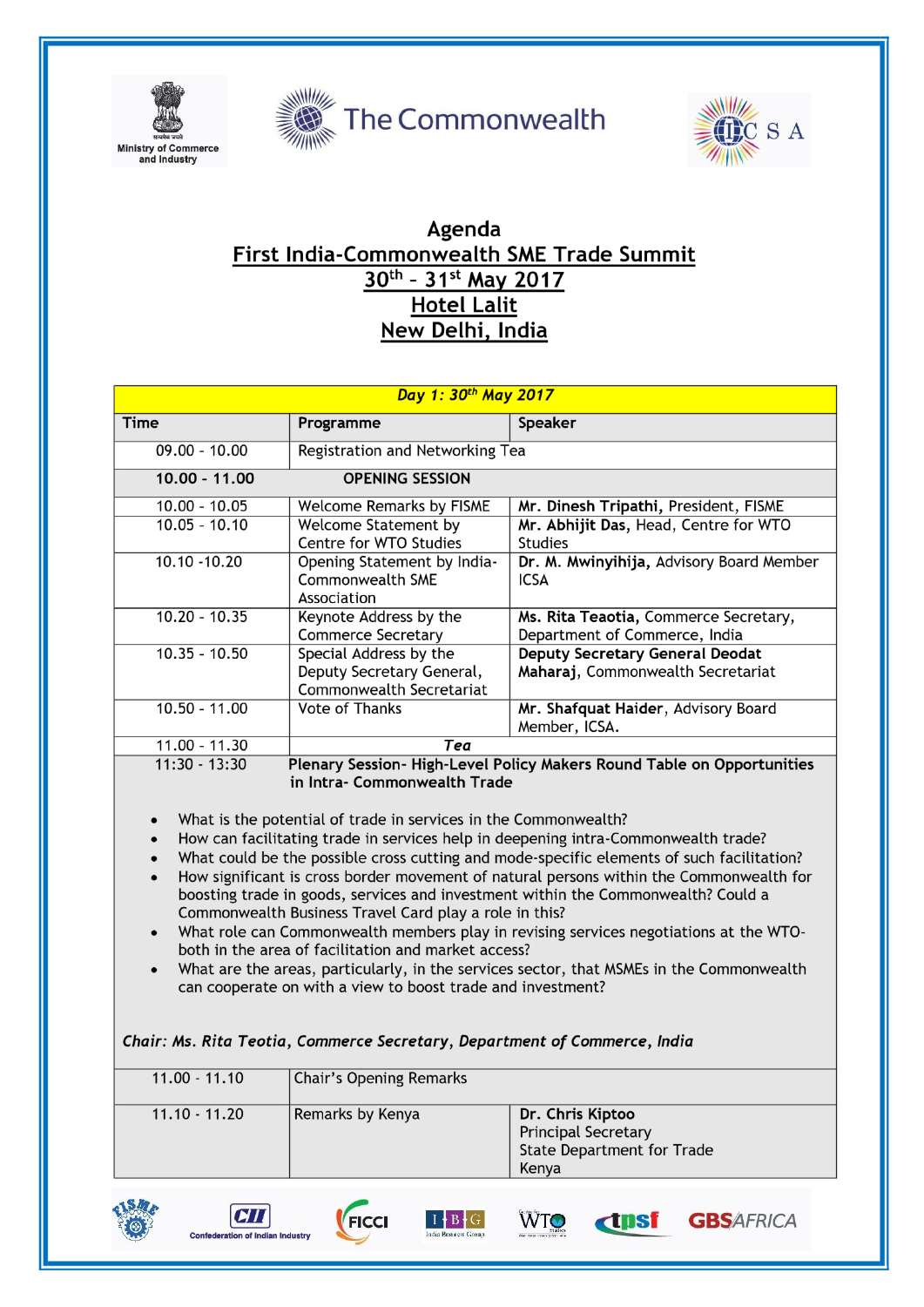





| $11.30 - 11.40$                   | Remarks by Malaysia                                      | Mr Jayasiri Jayasena<br>Secretary General<br>Ministry of International Trade and Industry<br>Malaysia                                                             |  |  |
|-----------------------------------|----------------------------------------------------------|-------------------------------------------------------------------------------------------------------------------------------------------------------------------|--|--|
| $11.20 - 11.30$                   | Remarks by Mauritius                                     | Ms. Usha Chandnee<br>Dwarka-Canabady<br>Secretary for Foreign Affairs,<br>Ministry of Foreign Affairs, Regional<br>Integration and International Trade, Mauritius |  |  |
| $11.40 - 11.50$                   | Remarks by Papua New<br>Guinea                           | Mr. John Andrias,<br>Secretary<br>Ministry for Trade, Commerce and Industry,<br>Papua New Guinea                                                                  |  |  |
| $11.50 - 12.00$                   | Remarks by Sri Lanka                                     | Dr Saman Kelegama<br>Managing Director,<br>Ministry of Development Strategies and<br><b>International Trade</b><br>Sri Lanka                                      |  |  |
| 12.00-13.00                       | <b>Open Discussions</b>                                  |                                                                                                                                                                   |  |  |
| $13.00 - 14.30$                   | Lunch                                                    |                                                                                                                                                                   |  |  |
| $14.30 - 16.00$                   | <b>Business to Business</b><br>Meetings                  | Hall 1                                                                                                                                                            |  |  |
| $14.30 - 16.00$                   | Technology & Innovation<br>Platform                      | Hall II                                                                                                                                                           |  |  |
| $14.30 - 16.00$                   | <b>MSME Co-operation</b><br><b>Framework Discussions</b> | Hall III (By invitation only)                                                                                                                                     |  |  |
| $16.00 - 16.30$                   | Tea                                                      |                                                                                                                                                                   |  |  |
| $16.30 - 18.00$                   | <b>Business to Business</b><br>Meetings                  | Hall 1                                                                                                                                                            |  |  |
| $16.30 - 18.00$                   | Technology & Innovation<br><b>Presentations Platform</b> | Hall II                                                                                                                                                           |  |  |
| $16.30 - 18.00$                   | <b>ICSA Advisory Board Meeting</b>                       | Hall III (By Invitation only)                                                                                                                                     |  |  |
| Day 2 - 31 <sup>st</sup> May 2017 |                                                          |                                                                                                                                                                   |  |  |
| $09.00 - 10.00$                   | <b>Registration and Tea</b>                              |                                                                                                                                                                   |  |  |
| $10.00 - 12.30$                   | <b>Business to Business</b><br>Meetings                  | Hall I                                                                                                                                                            |  |  |
| $10.00 - 12.30$                   | Technology & Innovation<br>Platform                      | Hall II                                                                                                                                                           |  |  |
| $10.00 - 12.30$                   | <b>MSME Co-operation</b><br><b>Framework Discussions</b> | Hall III (By invitation only)                                                                                                                                     |  |  |
| $12.30 - 14.00$                   | <b>LUNCH</b>                                             |                                                                                                                                                                   |  |  |







WTO

**Expert** 

**GBS**AFRICA